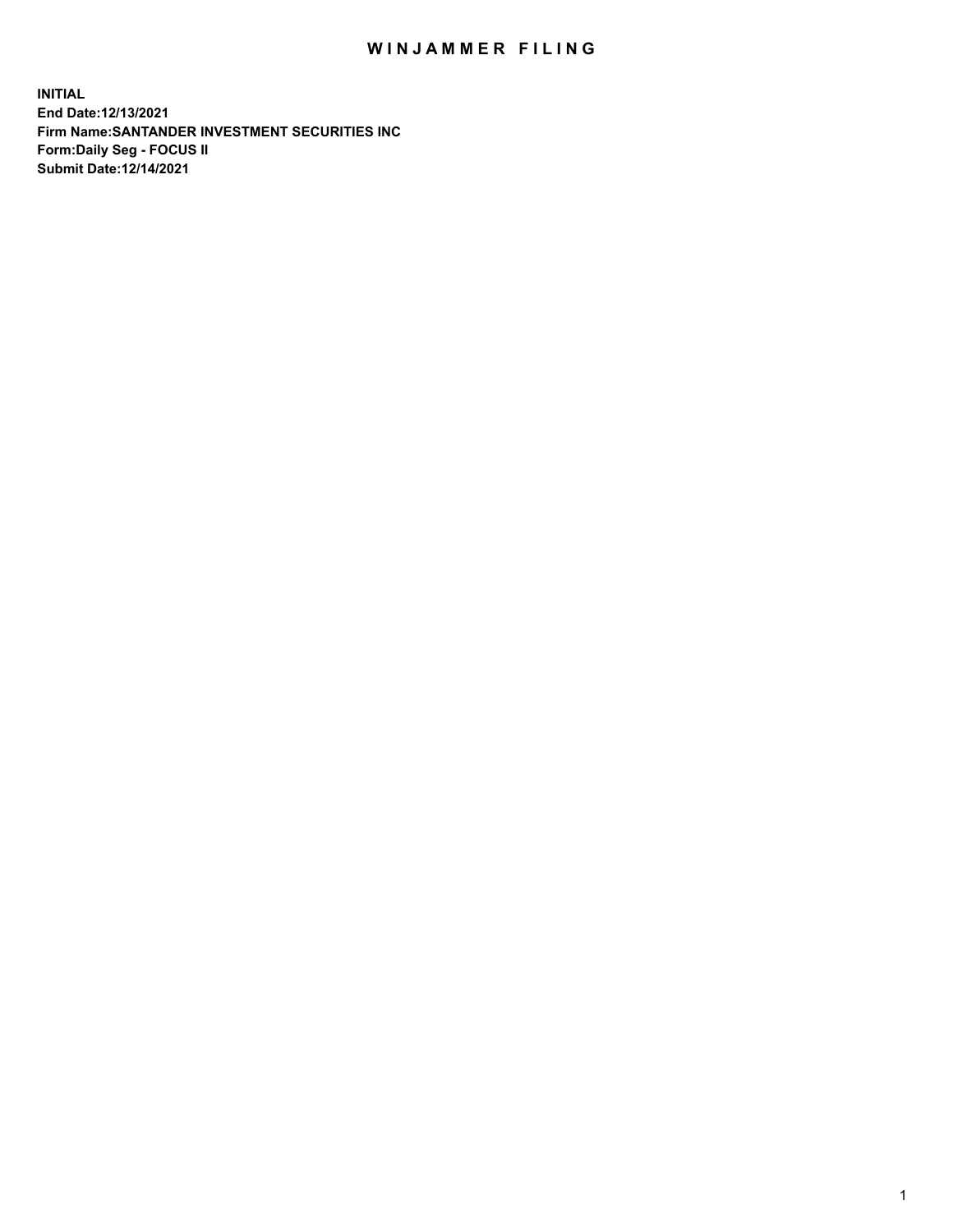## **INITIAL End Date:12/13/2021 Firm Name:SANTANDER INVESTMENT SECURITIES INC Form:Daily Seg - FOCUS II Submit Date:12/14/2021 Daily Segregation - Cover Page**

| Name of Company                                                                                                                                                                                                                                                                                                                | <b>SANTANDER INVESTMENT</b>                                                             |
|--------------------------------------------------------------------------------------------------------------------------------------------------------------------------------------------------------------------------------------------------------------------------------------------------------------------------------|-----------------------------------------------------------------------------------------|
| <b>Contact Name</b>                                                                                                                                                                                                                                                                                                            | <b>SECURITIES INC</b><br><b>Richard Ro</b>                                              |
| <b>Contact Phone Number</b>                                                                                                                                                                                                                                                                                                    | (212) 350-3662                                                                          |
| <b>Contact Email Address</b>                                                                                                                                                                                                                                                                                                   | richard.ro@santander.us                                                                 |
| FCM's Customer Segregated Funds Residual Interest Target (choose one):<br>a. Minimum dollar amount: : or<br>b. Minimum percentage of customer segregated funds required:% ; or<br>c. Dollar amount range between: and; or<br>d. Percentage range of customer segregated funds required between:% and%.                         | 70,000,000<br>$\underline{\mathbf{0}}$<br>0 <sub>0</sub><br>0 <sub>0</sub>              |
| FCM's Customer Secured Amount Funds Residual Interest Target (choose one):<br>a. Minimum dollar amount: ; or<br>b. Minimum percentage of customer secured funds required:%; or<br>c. Dollar amount range between: and; or<br>d. Percentage range of customer secured funds required between:% and%.                            | $\frac{\frac{0}{0}}{\frac{0}{0}}$<br>0 <sub>0</sub>                                     |
| FCM's Cleared Swaps Customer Collateral Residual Interest Target (choose one):<br>a. Minimum dollar amount: : or<br>b. Minimum percentage of cleared swaps customer collateral required:% ; or<br>c. Dollar amount range between: and; or<br>d. Percentage range of cleared swaps customer collateral required between:% and%. | $\overline{\mathbf{0}}$<br>$\underline{\mathbf{0}}$<br>0 <sub>0</sub><br>0 <sub>0</sub> |

Attach supporting documents CH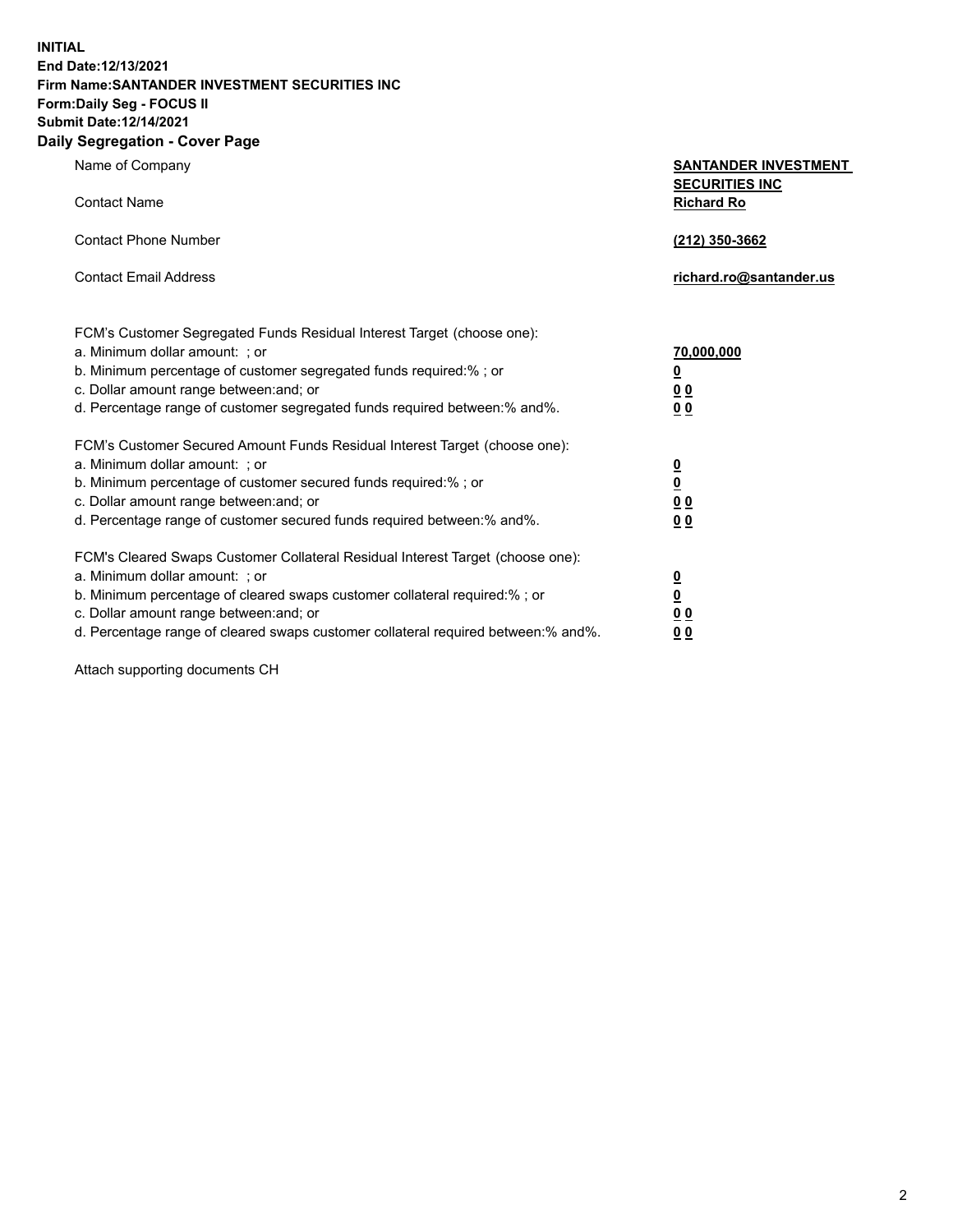## **INITIAL End Date:12/13/2021 Firm Name:SANTANDER INVESTMENT SECURITIES INC Form:Daily Seg - FOCUS II Submit Date:12/14/2021 Daily Segregation - Secured Amounts**

|     | Foreign Futures and Foreign Options Secured Amounts                                         |                   |
|-----|---------------------------------------------------------------------------------------------|-------------------|
|     | Amount required to be set aside pursuant to law, rule or regulation of a foreign            | $0$ [7305]        |
|     | government or a rule of a self-regulatory organization authorized thereunder                |                   |
| 1.  | Net ledger balance - Foreign Futures and Foreign Option Trading - All Customers             |                   |
|     | A. Cash                                                                                     | $0$ [7315]        |
|     | B. Securities (at market)                                                                   | $0$ [7317]        |
| 2.  | Net unrealized profit (loss) in open futures contracts traded on a foreign board of trade   | $0$ [7325]        |
| 3.  | Exchange traded options                                                                     |                   |
|     | a. Market value of open option contracts purchased on a foreign board of trade              | $0$ [7335]        |
|     | b. Market value of open contracts granted (sold) on a foreign board of trade                | $0$ [7337]        |
| 4.  | Net equity (deficit) (add lines 1.2. and 3.)                                                | $0$ [7345]        |
| 5.  | Account liquidating to a deficit and account with a debit balances - gross amount           | $0$ [7351]        |
|     | Less: amount offset by customer owned securities                                            | 0 [7352] 0 [7354] |
| 6.  | Amount required to be set aside as the secured amount - Net Liquidating Equity              | $0$ [7355]        |
|     | Method (add lines 4 and 5)                                                                  |                   |
| 7.  | Greater of amount required to be set aside pursuant to foreign jurisdiction (above) or line | $0$ [7360]        |
|     | 6.                                                                                          |                   |
|     | FUNDS DEPOSITED IN SEPARATE REGULATION 30.7 ACCOUNTS                                        |                   |
| 1.  | Cash in banks                                                                               |                   |
|     | A. Banks located in the United States                                                       | $0$ [7500]        |
|     | B. Other banks qualified under Regulation 30.7                                              | 0 [7520] 0 [7530] |
| 2.  | Securities                                                                                  |                   |
|     | A. In safekeeping with banks located in the United States                                   | $0$ [7540]        |
|     | B. In safekeeping with other banks qualified under Regulation 30.7                          | 0 [7560] 0 [7570] |
| 3.  | Equities with registered futures commission merchants                                       |                   |
|     | A. Cash                                                                                     | $0$ [7580]        |
|     | <b>B.</b> Securities                                                                        | $0$ [7590]        |
|     | C. Unrealized gain (loss) on open futures contracts                                         | $0$ [7600]        |
|     | D. Value of long option contracts                                                           | $0$ [7610]        |
|     | E. Value of short option contracts                                                          | 0 [7615] 0 [7620] |
| 4.  | Amounts held by clearing organizations of foreign boards of trade                           |                   |
|     | A. Cash                                                                                     | $0$ [7640]        |
|     | <b>B.</b> Securities                                                                        | $0$ [7650]        |
|     | C. Amount due to (from) clearing organization - daily variation                             | $0$ [7660]        |
|     | D. Value of long option contracts                                                           | $0$ [7670]        |
|     | E. Value of short option contracts                                                          | 0 [7675] 0 [7680] |
| 5.  | Amounts held by members of foreign boards of trade                                          |                   |
|     | A. Cash                                                                                     | $0$ [7700]        |
|     | <b>B.</b> Securities                                                                        | $0$ [7710]        |
|     | C. Unrealized gain (loss) on open futures contracts                                         | $0$ [7720]        |
|     | D. Value of long option contracts                                                           | $0$ [7730]        |
|     | E. Value of short option contracts                                                          | 0 [7735] 0 [7740] |
| 6.  | Amounts with other depositories designated by a foreign board of trade                      | $0$ [7760]        |
| 7.  | Segregated funds on hand                                                                    | $0$ [7765]        |
| 8.  | Total funds in separate section 30.7 accounts                                               | $0$ [7770]        |
| 9.  | Excess (deficiency) Set Aside for Secured Amount (subtract line 7 Secured Statement         | $0$ [7380]        |
|     | Page 1 from Line 8)                                                                         |                   |
| 10. | Management Target Amount for Excess funds in separate section 30.7 accounts                 | $0$ [7780]        |
| 11. | Excess (deficiency) funds in separate 30.7 accounts over (under) Management Target          | $0$ [7785]        |
|     |                                                                                             |                   |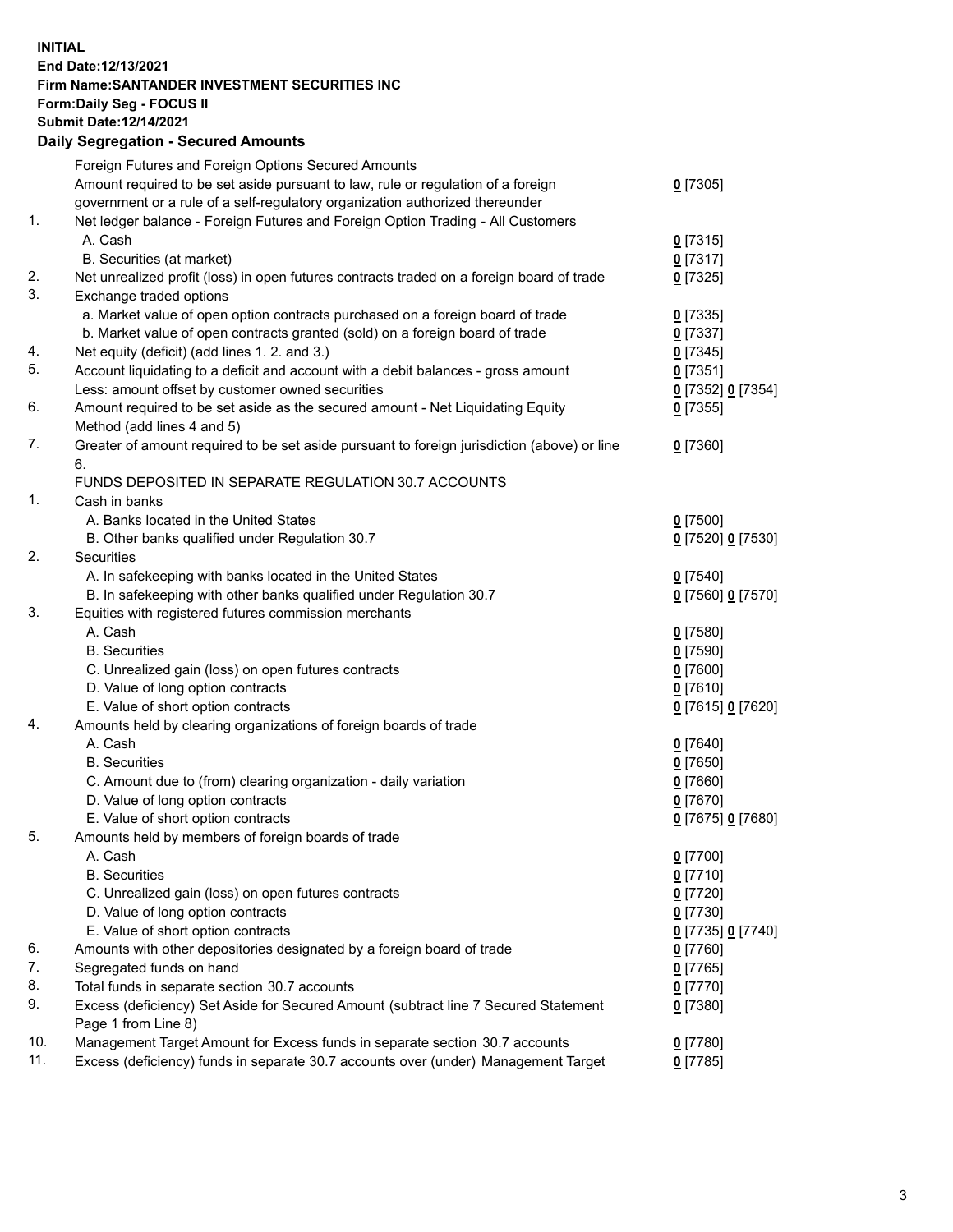| <b>INITIAL</b> |                                                                                                                                                               |                      |
|----------------|---------------------------------------------------------------------------------------------------------------------------------------------------------------|----------------------|
|                | End Date:12/13/2021                                                                                                                                           |                      |
|                | Firm Name: SANTANDER INVESTMENT SECURITIES INC                                                                                                                |                      |
|                | Form: Daily Seg - FOCUS II                                                                                                                                    |                      |
|                | Submit Date:12/14/2021                                                                                                                                        |                      |
|                | Daily Segregation - Segregation Statement                                                                                                                     |                      |
|                | SEGREGATION REQUIREMENTS(Section 4d(2) of the CEAct)                                                                                                          |                      |
| 1.             | Net ledger balance                                                                                                                                            |                      |
|                | A. Cash                                                                                                                                                       | 2,087,005,335 [7010] |
|                | B. Securities (at market)                                                                                                                                     | $0$ [7020]           |
| 2.             | Net unrealized profit (loss) in open futures contracts traded on a contract market                                                                            | 46,518,981 [7030]    |
| 3.             | Exchange traded options                                                                                                                                       |                      |
|                | A. Add market value of open option contracts purchased on a contract market                                                                                   | 70,529,502 [7032]    |
|                | B. Deduct market value of open option contracts granted (sold) on a contract market                                                                           | 49,158,361 [7033]    |
| 4.             | Net equity (deficit) (add lines 1, 2 and 3)                                                                                                                   | 2,154,895,457 [7040] |
| 5.             | Accounts liquidating to a deficit and accounts with                                                                                                           |                      |
|                | debit balances - gross amount                                                                                                                                 | $0$ [7045]           |
|                | Less: amount offset by customer securities                                                                                                                    | 0 [7047] 0 [7050]    |
| 6.             | Amount required to be segregated (add lines 4 and 5)                                                                                                          | 2,154,895,457 [7060] |
|                | FUNDS IN SEGREGATED ACCOUNTS                                                                                                                                  |                      |
| 7.             | Deposited in segregated funds bank accounts                                                                                                                   |                      |
|                | A. Cash                                                                                                                                                       | 177,980,566 [7070]   |
|                | B. Securities representing investments of customers' funds (at market)                                                                                        | $0$ [7080]           |
|                | C. Securities held for particular customers or option customers in lieu of cash (at                                                                           | $0$ [7090]           |
|                | market)                                                                                                                                                       |                      |
| 8.             | Margins on deposit with derivatives clearing organizations of contract markets                                                                                |                      |
|                | A. Cash                                                                                                                                                       | 2,046,438,404 [7100] |
|                | B. Securities representing investments of customers' funds (at market)                                                                                        | $0$ [7110]           |
|                | C. Securities held for particular customers or option customers in lieu of cash (at                                                                           | $0$ [7120]           |
|                | market)                                                                                                                                                       |                      |
| 9.             | Net settlement from (to) derivatives clearing organizations of contract markets                                                                               | -18,078,138 [7130]   |
| 10.            | Exchange traded options                                                                                                                                       |                      |
|                | A. Value of open long option contracts                                                                                                                        | 70,529,502 [7132]    |
|                | B. Value of open short option contracts                                                                                                                       | -49,158,361 [7133]   |
| 11.            | Net equities with other FCMs                                                                                                                                  |                      |
|                | A. Net liquidating equity                                                                                                                                     | $0$ [7140]           |
|                | B. Securities representing investments of customers' funds (at market)<br>C. Securities held for particular customers or option customers in lieu of cash (at | $0$ [7160]           |
|                | market)                                                                                                                                                       | $0$ [7170]           |
| 12.            | Segregated funds on hand                                                                                                                                      | $0$ [7150]           |
| 13.            | Total amount in segregation (add lines 7 through 12)                                                                                                          | 2,227,711,973 [7180] |
| 14.            | Excess (deficiency) funds in segregation (subtract line 6 from line 13)                                                                                       | 72,816,516 [7190]    |
| 15.            | Management Target Amount for Excess funds in segregation                                                                                                      | 70,000,000 [7194]    |
| 16.            | Excess (deficiency) funds in segregation over (under) Management Target Amount                                                                                | 2,816,516 [7198]     |
|                | <b>Excess</b>                                                                                                                                                 |                      |